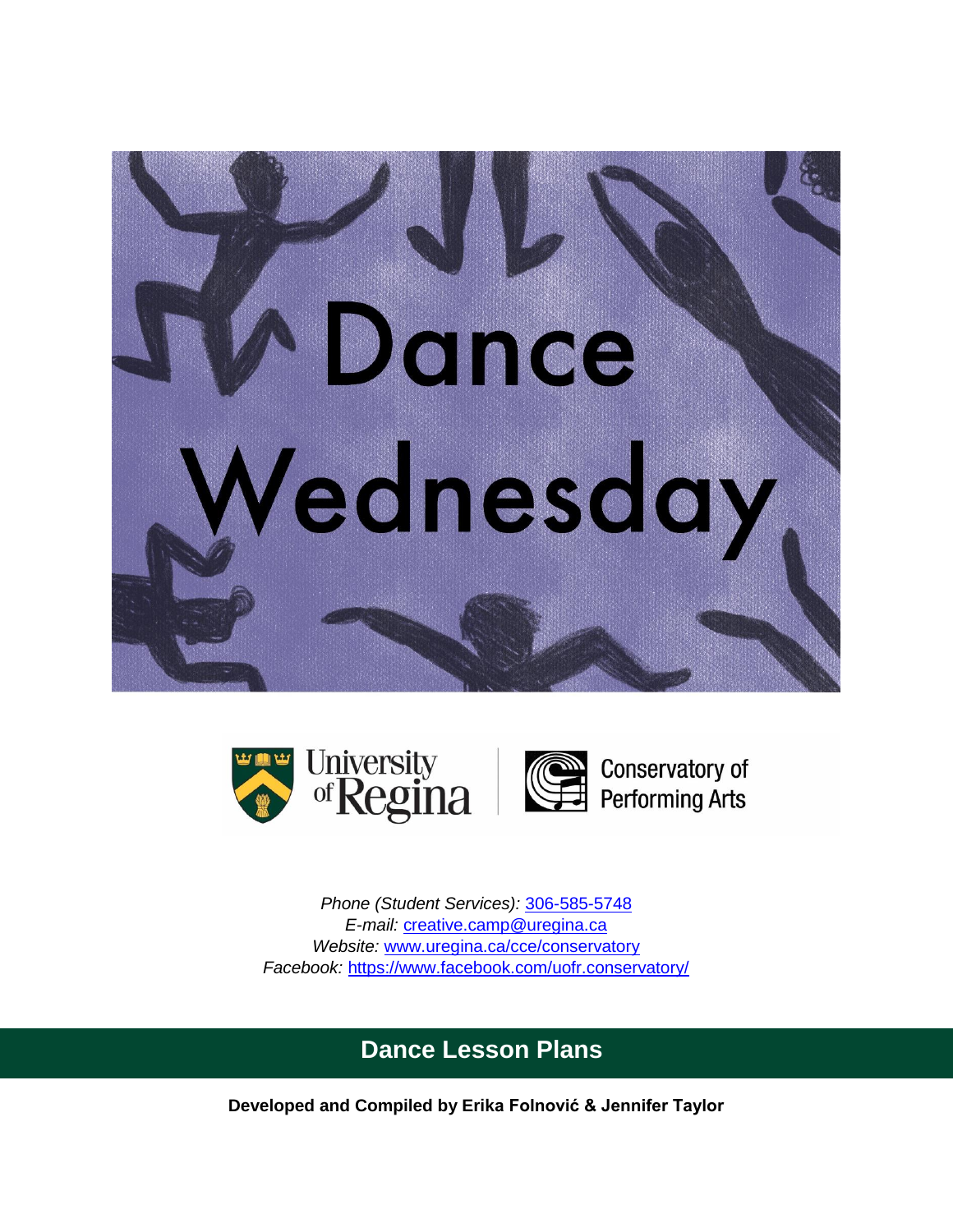

**Learn along with members of the Alvin Ailey American Dance Theatre as they dance out different emotions with Sesame Street's Elmo.**

Watch the Video: <https://www.youtube.com/watch?v=oMDquZqH-EE>

Guided Learning:

- How did the dancers change their movements to express the different emotions? Think about body (what parts of their body did they move and what was their facial expression), time (how fast or slow did they move), space (how high or low and where on the floor did they move), and energy (how light or strong were the movements).
- Play dance charades by writing down at least 10 emotions on slips of paper. Draw them from a hat or bowl one by one and see if you can create a dance to express that new emotion.

Learn More:

Alvin Ailey founded the American Dance Theater in 1958 to carry out his vision of a company dedicated to enriching the American modern dance heritage and preserving the uniqueness of the African-American cultural experience. He pioneered programs promoting arts in education, particularly those benefiting underserved communities. Throughout his lifetime, he was awarded numerous distinctions.<https://www.alvinailey.org/>

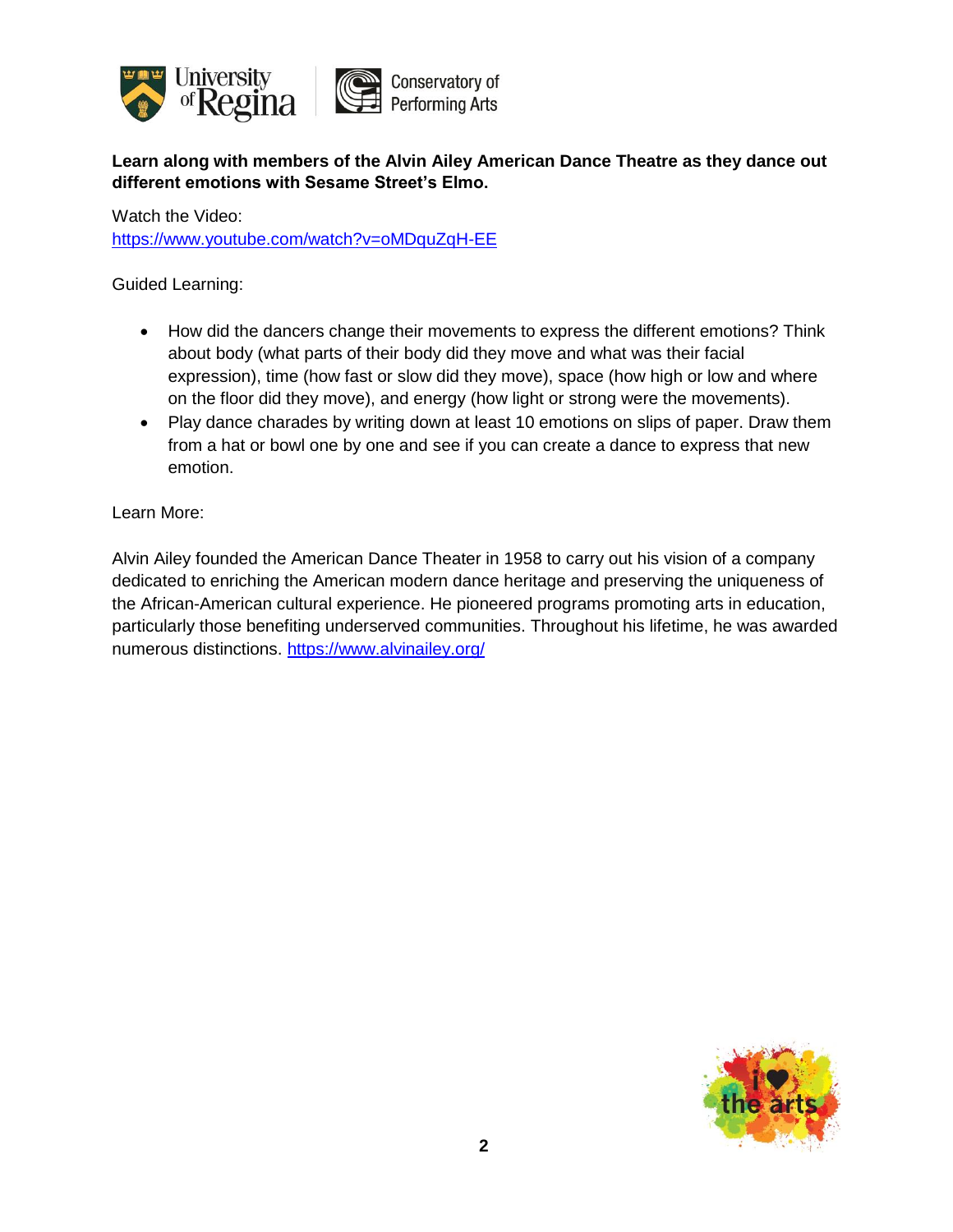

**Learn more about legendary contemporary dancer, Martha Graham, by watching this video presented by the Kennedy Centre Education Digital Learning danced by the Martha Graham Dance Company in 2005.**

Watch the Video (60-min): <https://www.youtube.com/watch?v=KVKGN9xZXHc>

Guided Learning:

- How did Martha Graham get inspired to create her modern dance style?
- 4:15 Breathing and warm-up exercises and demonstrations. Can you copy the breathing exercises performed by the dancers when they are sitting on the floor?
- 11:30 finish of the first demonstration. Use this as an opportunity to get up with your child. Try some balancing exercises. How long can you balance on your foot? How far can you extend your body without losing balance?
- 11:40 Dance is a body language. What emotion is being portrayed by the dancer? Pause at 12:43. Let your child make guesses.
- 12:43 Dance #1 "Errand Into The Maze" dance about conquering fears based on mythology.
- 18:37– Dance #2 "Appalachian Spring," dance about joy and love, moment right after a wedding
- 22:33 Walking and falling techniques demonstrations. Pause at 24:51. Use this as an opportunity to get up with your child. Try walking around the room in different ways. Can you walk slow and fast? Can you try jumping while you are walking?
- 24:51 Falling demonstration.
- 28:23 Dance #3 "El Penitente," combining the walk and falling techniques. A dance about facing troubles and difficulties.
- 32:18 Dance #4 "Diversion of Angels," reinforcing dance as a language that we all speak. Shows three aspects of love. Can you figure out those three aspects through the dancers? What do you think love is? What movements did the dancers show that you read as love? How did the music and costumes also help you?
- 51:10 start of a question and answer period where the dancers answer questions from students in the audience.

Learn More About Martha Graham: <https://marthagraham.org/history/>

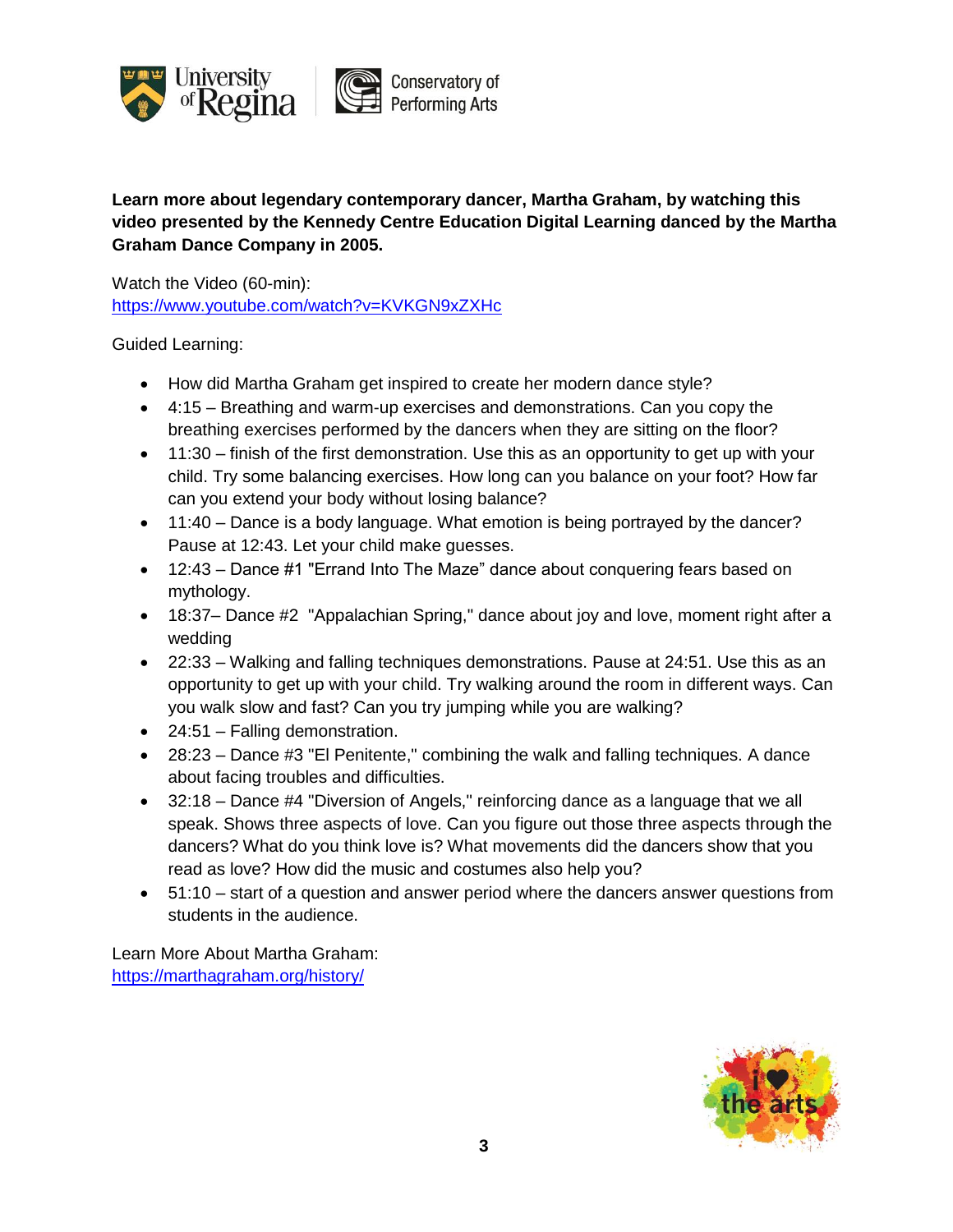

## **Watch and learn more about Flamenco Dance.**

Watch the Video:

<https://www.youtube.com/watch?v=cm9IYSDxagc>

- The video showcases a variety of short clips of different Flamenco dance performed by the Ballet Flamenco Andalucia during the Flamenco Festival at New York City Center.
- After watching the video, have your child examine what was the same and different about the performances by asking these questions:
- What was something that was the same about the dances? Think about the parts of the body they use, how they used them, what type of music was being placed, what instruments and voices were heard, what language they are speaking (Spanish), and more.
- How were the dances different? Think about how many dancers were on stage, how were they dressed, where they were standing, how fast or slow the songs were, what sounds were different, and more.
- Pause the video at different parts and try getting into the dance positions. Extension: play a freeze dance game and pause the video in different spots while you are watching (like musical chairs) and have your children strike the position of one of the dancers. The first one to strike a pose gets a sticker or point. The person with the most points at the end of the video wins!
- After playing your game, learn more about the basic steps and clapping rhythms by watching this dance lessons with Megan La Azulita: [https://www.youtube.com/watch?v=CBPI6so2xY8.](https://www.youtube.com/watch?v=CBPI6so2xY8) Watch the video and try to learn the steps.
- Watch the 5 minute video again, this time observing if you recognize any of the moves you learned from Megan!

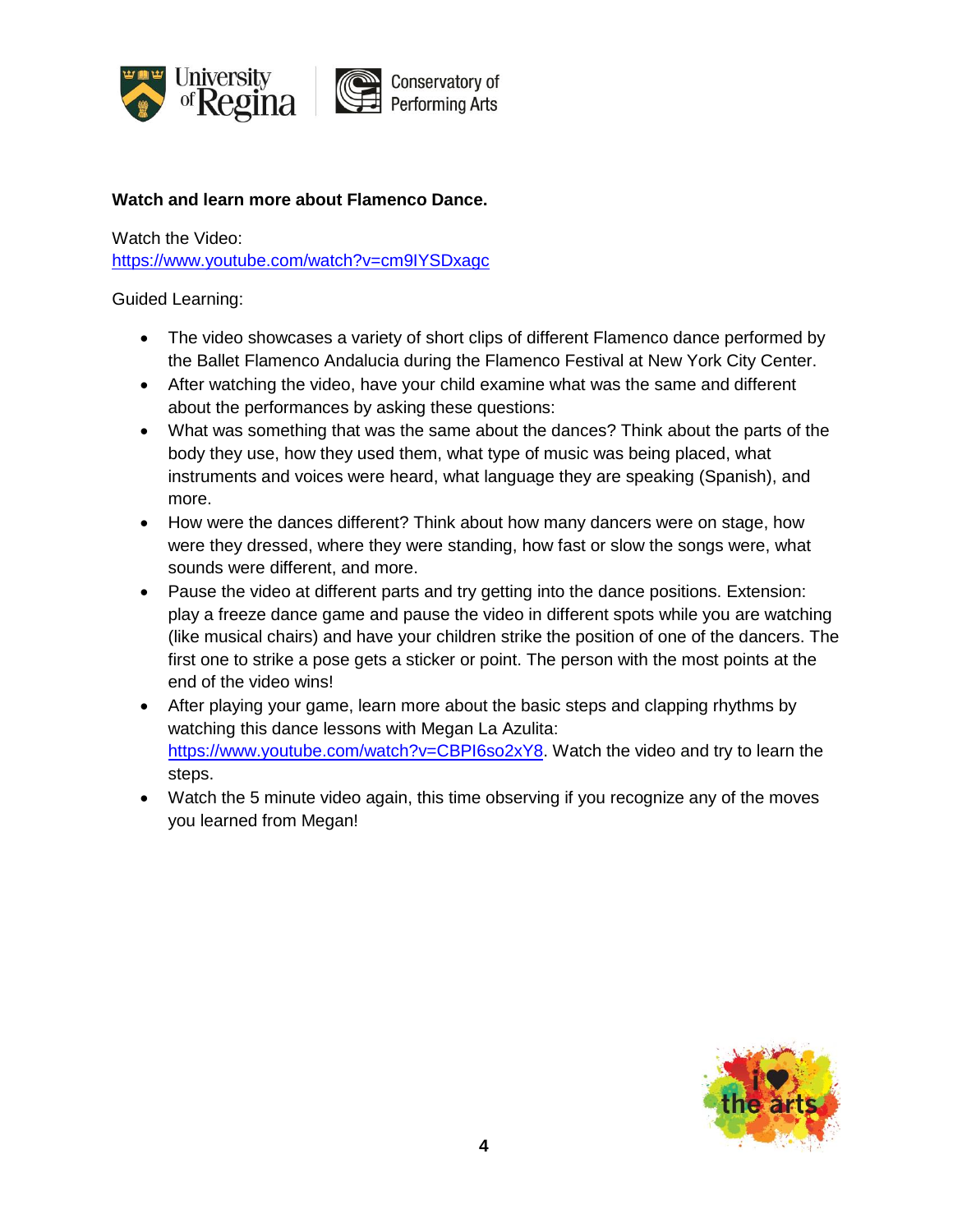

# **Learn more about Mexican-American choreographer and dancer José Limón and watch some of his iconic choreography.**

Watch the 8-min Short Documentary: <https://www.youtube.com/watch?v=a8jdyMYd9wc>

Watch the 60-min video from the Kennedy Centre Education Digital Learning by the José Limón Dance Company as they perform "The Moor's Pavane": [https://www.youtube.com/watch?v=\\_rWVzMwRCD8](https://www.youtube.com/watch?v=_rWVzMwRCD8)

- From 3:40-9:00, in the Kennedy Centre video the dancers demonstrate how the stage can be thought of like a canvas. Try creating a work of art that follows the motions of the dancers and how they divide the space. Can you divide your piece of paper or canvas the same way?
- Read more about José Limón and Doris Humphrey and their relationship that built the José Limón Dance Foundation into what it is today:<http://limon.org/about-us/founders/>
- Watch this video of dancers talk about a piece of his iconic choreography "Concerto Grosso" and their experience and feelings about dancing this work: [https://www.youtube.com/watch?v=\\_bHU9XG\\_ZcA](https://www.youtube.com/watch?v=_bHU9XG_ZcA)

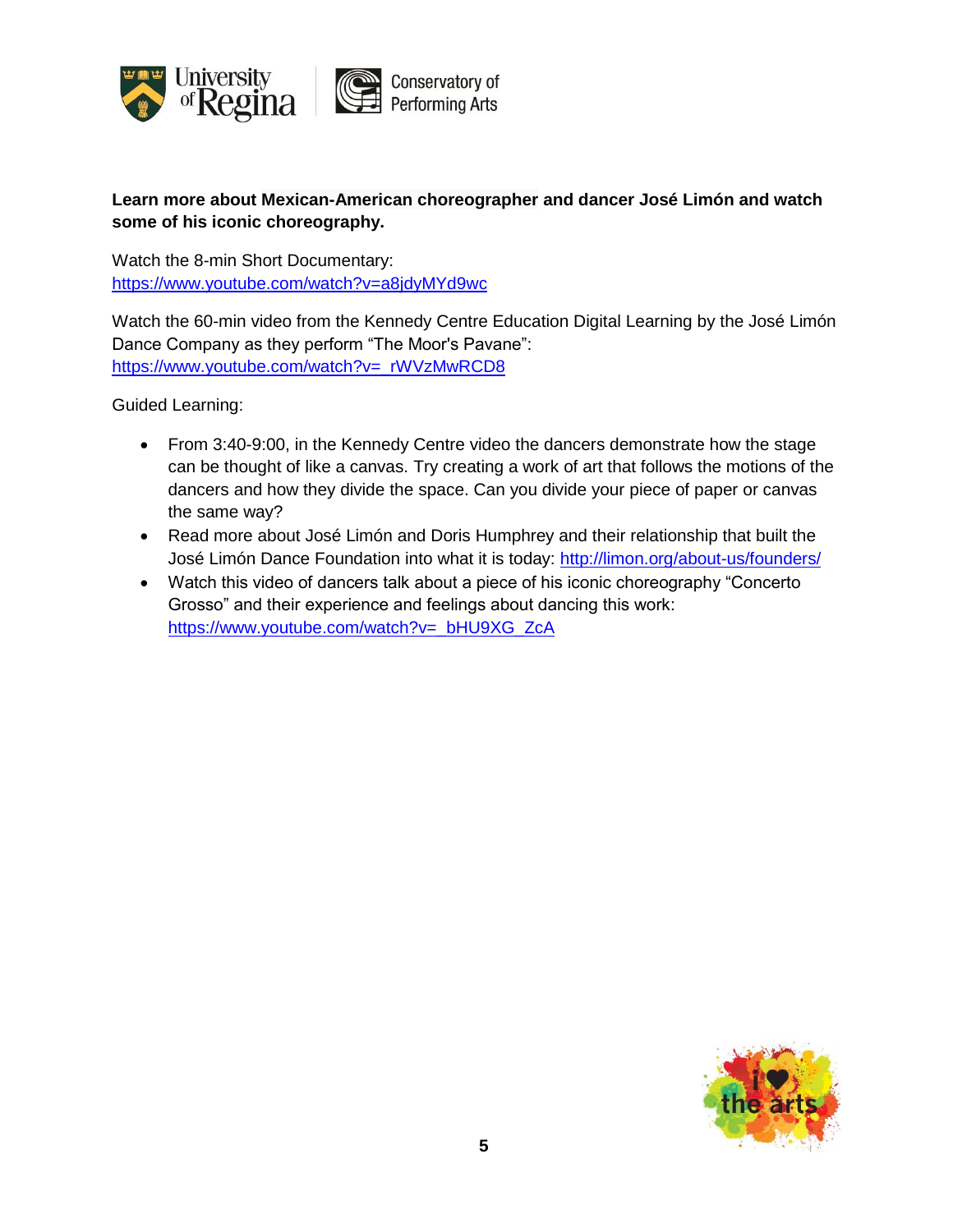

**Learn more about dancer Josephine Baker with a read aloud of "Jazz Age Josephine" by Jonah Winter and illustrated by Marjorie Priceman (ages 4-6) or with "Josephine: The Dazzling Life of Josephine Baker" by Patricia Hruby Powell and Christian Robinson (ages 7-10).**

Listen to the Read Aloud for Jazz Age Josephine: <https://www.youtube.com/watch?v=gxiXElq5A6U>

Read "Josephine: The Dazzling Life of Josephine Baker" (you can borrow the eBook through the RPL): [https://saskatchewan.overdrive.com/media/9ED2ABF8-CFE2-41F4-9BCD-](https://saskatchewan.overdrive.com/media/9ED2ABF8-CFE2-41F4-9BCD-73DA8BDB3D92)[73DA8BDB3D92](https://saskatchewan.overdrive.com/media/9ED2ABF8-CFE2-41F4-9BCD-73DA8BDB3D92)

- Read more about Josephine Baker here: [https://www.dance-teacher.com/josephine](https://www.dance-teacher.com/josephine-baker-1906-1975-2392648073.html)[baker-1906-1975-2392648073.html](https://www.dance-teacher.com/josephine-baker-1906-1975-2392648073.html)
- Purchase this teaching resource to be able to offer leveled lessons to different age levels: <https://www.teacherspayteachers.com/Product/Jazz-Age-Josephine-1870588>
- Follow along with this activity and resource found on: [https://www.mesaartscenter.com/download.php/engagement/jazz-a-to](https://www.mesaartscenter.com/download.php/engagement/jazz-a-to-z/resources/archive/2016-2017/teacher-resources-2016-2017-season-new-orleans-los-angeles-and-paris/josephine-baker-activity)[z/resources/archive/2016-2017/teacher-resources-2016-2017-season-new-orleans-los](https://www.mesaartscenter.com/download.php/engagement/jazz-a-to-z/resources/archive/2016-2017/teacher-resources-2016-2017-season-new-orleans-los-angeles-and-paris/josephine-baker-activity)[angeles-and-paris/josephine-baker-activity\)](https://www.mesaartscenter.com/download.php/engagement/jazz-a-to-z/resources/archive/2016-2017/teacher-resources-2016-2017-season-new-orleans-los-angeles-and-paris/josephine-baker-activity)
- Before reading the story ask the following questions:
	- $\circ$  Do you like to dance? Recall any instances where you have taken lessons or performed dances for audiences.
	- o Have you heard jazz music?
	- o What was life like for African Americans in the 1930's?
	- o What do you know about Paris?
	- o Why might an African American dancer choose to live in Paris?
- On a piece of paper set up three categories: Jazz, History of America or Paris, and Josephine Baker. While you read the story, pause every page or so and write what they have learned in the appropriate column. After you read the story, find out more about anything on their lists that they don't know about or understand. Research together! Possible discussion questions:
	- o What do you admire about Josephine Baker?
	- o Why do think America treated her badly?
	- o How have things changed in North America since Josephine's experiences there?

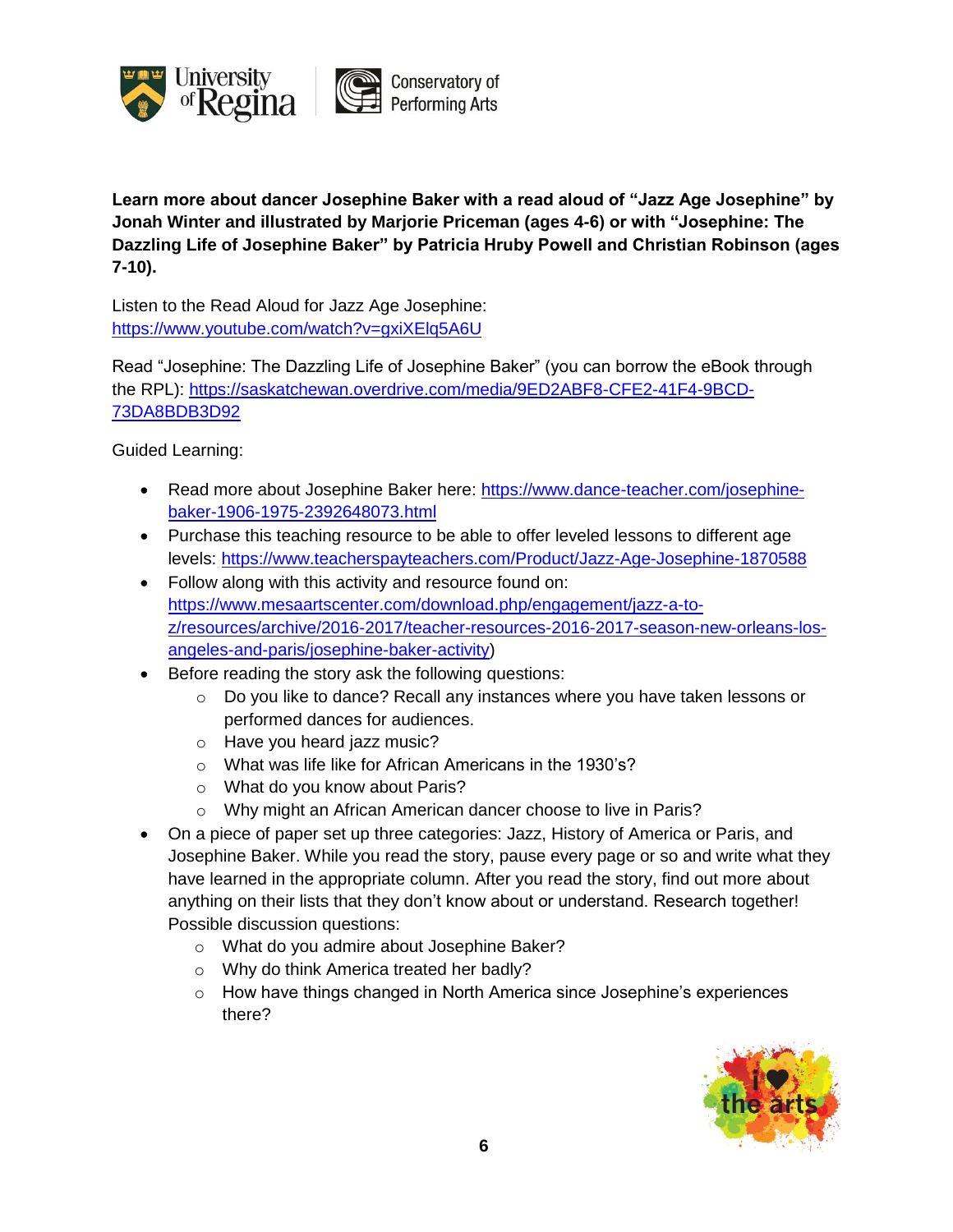

**Have you ever wanted to try hip hop dancing, but didn't know where to start? This 13 minute tutorial will give you some easy moves! Made for ages 4+.**

Watch the Video: [https://www.youtube.com/watch?v=JWTyO8npkOQ](https://l.facebook.com/l.php?u=https%3A%2F%2Fwww.youtube.com%2Fwatch%3Fv%3DJWTyO8npkOQ%26fbclid%3DIwAR3KFfhN07C7N95bjImwLCTXV0PJ1Ia4p48-xh2MzQcl4TC6CiKYukEX2Bg&h=AT1h7FwsXVTeyECs7M2qS9juFu2kADxsc0-vB7vBX_2Q1DvmZQmoJTjwzFroTUOxPyE-HHsUSV-8zKNUHzaIaTJ4KCyy4u-ADhhMfUc3KnW_XYByMap5ARhJ2TJtvMg-Tij1Q85Bw8Y9LS3aAZmbJaN_dVYW39vYr-eQ97Bw0vug8O_Qx-wnJoknCLIdqf0JOF0G1GPtcnmLsrR0OQ_B1mZRIpHamJwF2xQvy_QPlmeEJzemsLntTBlr4sqtHhUsqMe_C0k5NfG9Pm3o5ZAFvLjFFgWfF-5xujWPFX8ZntUEGfr8cj-3ZxD6_Pv8C1WAYpbLUqi2EtCqvVoBWZHsXJ-AE320WQM-9G3GSJGt36aDjTqOFHRt70rjEFDJCdHDLw5O7QNB9ZG9v7b_UdHkuWb919YZ-EXcBlBinKYw71jw716lAxlI_-4HgQDmdV9p7Va91qo2--fuII4KgdXZ-dCVOecyqsvUSD977WykVDWejEW-oeF5crisrJLY6j4RjfqpdFBZTHrFqufXAQe_ChEfA5_m4GWc-x8tw1Uhqc813xGwRq3LSda6Y3TYsKjOG6YFSRb4N8YqAgQRFtc_VTpe53a14ovj71ivLu6BnoYukfLlwXjfkz_XmPyy8i5K) \*Disclaimer: don't forget to stretch before you dance! [www.sasksport.sk.ca/cis/pdf/movement.pdf](http://www.sasksport.sk.ca/cis/pdf/movement.pdf?fbclid=IwAR1vBASql6vcZ6Ns33eqTNsFt6Q_sRHjL5XbdxOy-EpXIMHV4EpS-oFz97w)

- What was your favourite dance move from the tutorial?
- Hip Hop involves the use of the entire body in your movements. Do you prefer to use your arms or legs when you dance?
- Turn on an upbeat song, and try to match the dance moves to the beat. Did it work for the song you chose? Did you change anything about the dance?

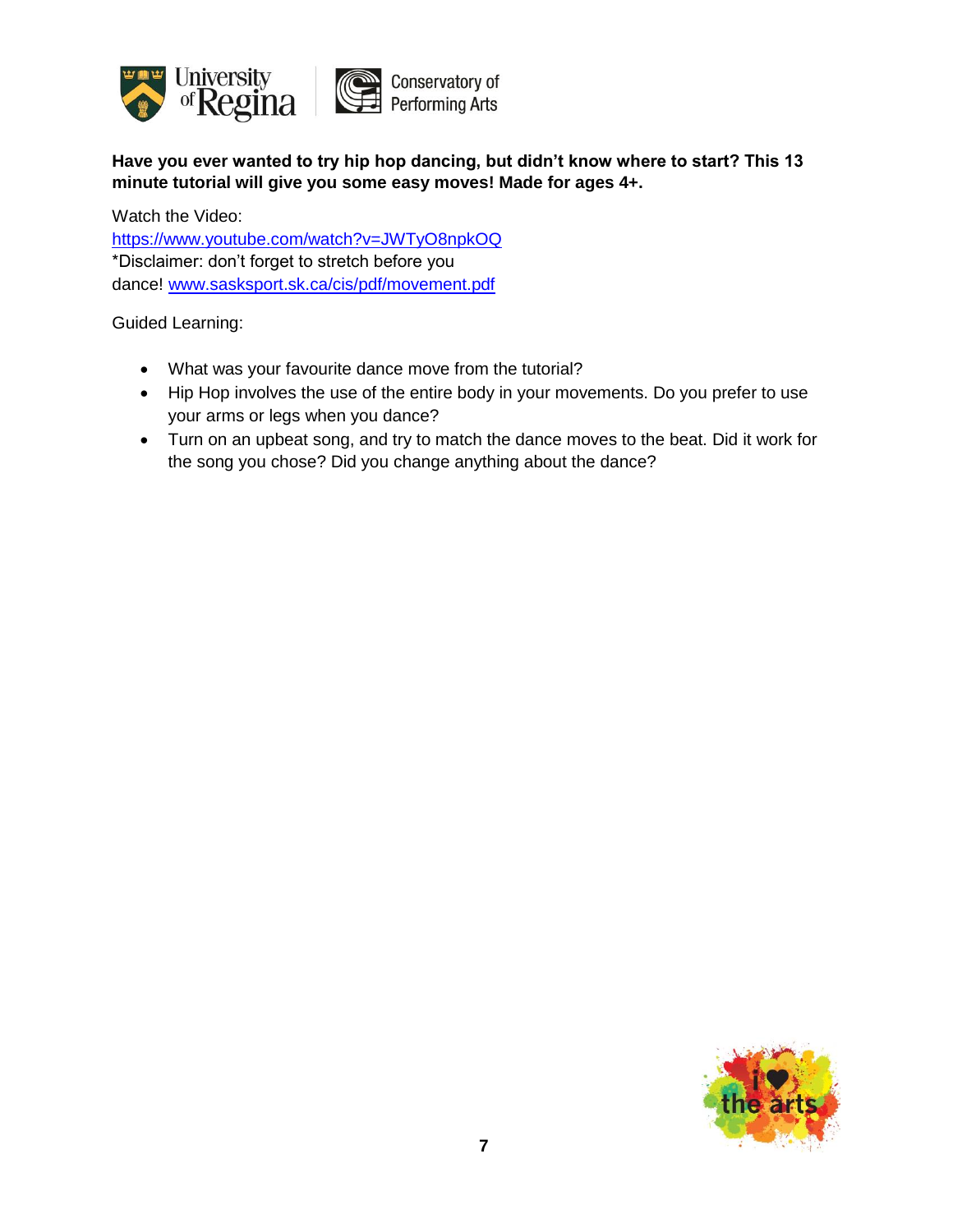

## **Learn how a dancer can tell a story through dance presented by KQED Arts.**

Watch the Video Example from Educator & Choreographer Lenora Lee: <https://www.youtube.com/watch?v=3CUOEgK9zUk>

- What were the purposes of the movements that Lenora Lee picked for the dance in her video? Recall the story she was telling.
- Learn about the elements of dance: <https://www.youtube.com/watch?v=UGuD9Geeb2k>
- Examine the video by Lenora Lee using the elements of dance:
	- o What body parts did she use?
	- o What actions did she show?
	- o How did she use the space?
	- o How would you describe her use of time?
	- o How would you describe her energy?
- Write a short story including these elements:
	- o Main character
	- o A problem that they encounter
	- o How they fix the problem
- Take everything you have learned about the elements of dance and storytelling in dance to create a short dance to tell the story you wrote.

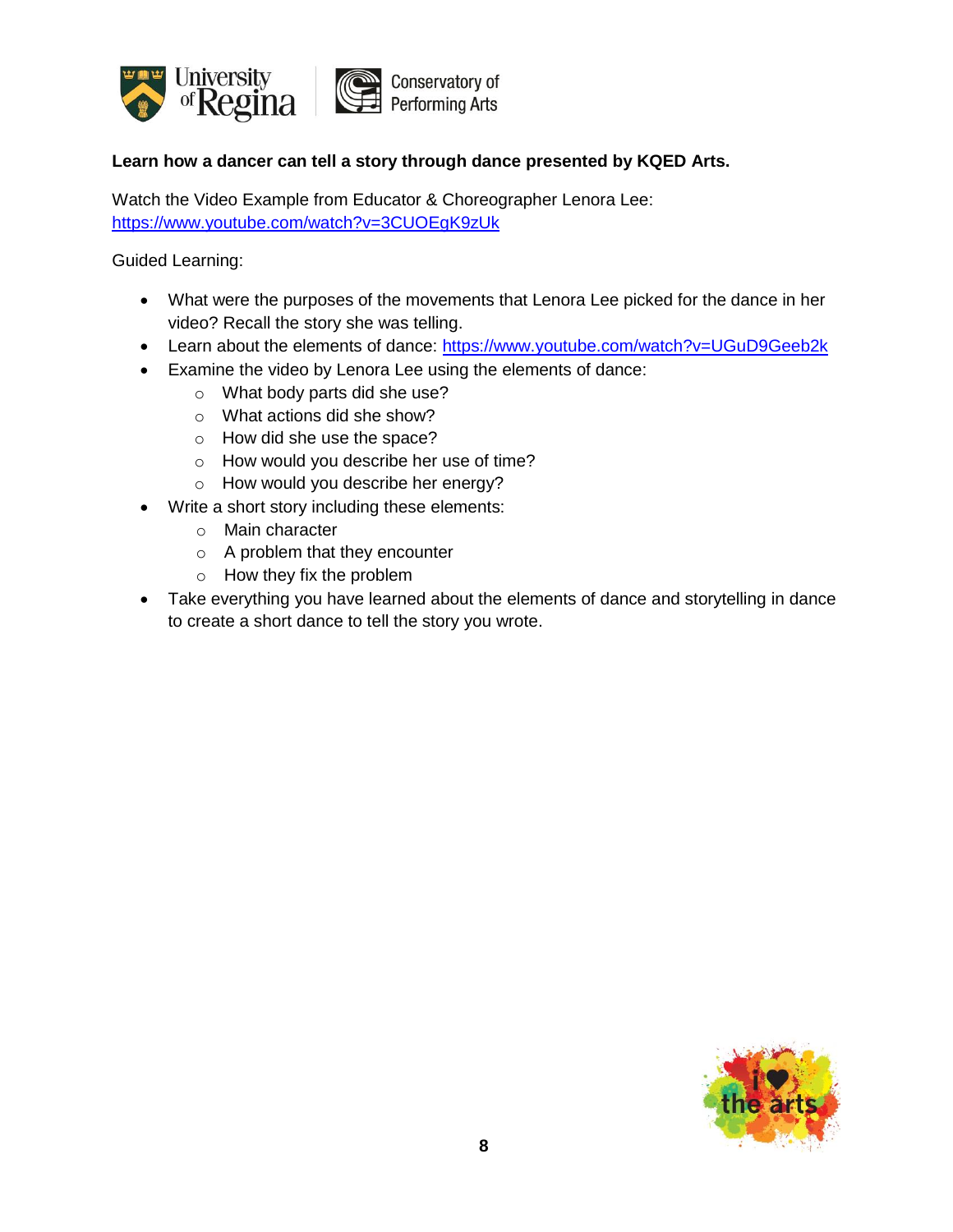

**Have you ever wondered how dancing started? Learn about how ballet began, and why it was so important to learn to dance. Not only is ballet a form of dance, it is also a great way to exercise and increase flexibility.**

<https://www.youtube.com/watch?v=OEekFTj5PvU>

Have you ever wondered how ballet dancers can spin over and over again? This video explains the science behind how a ballet dancer can move: <https://www.youtube.com/watch?v=l5VgOdgptRg>

Guided Learning:

<https://www.youtube.com/watch?v=zV1qLYukTH8> <https://www.youtube.com/watch?v=Fb1Blvfvp78> <https://www.youtube.com/watch?v=FwHjUyd3Ewo>

- Watch the above videos, one of which is ballet, one is a mixture of ballet and hip hop, and the final one is a fun blend of both traditional ballet music and beatboxing!
- Ask these questions for each of the videos:
	- o What parts of the body did the dancers use?
	- o Did the movements seem relaxed, or very tense?
	- o What kind of energy did the dancers have?
	- o Listen to the song that was used in the video. Did it make you want to dance? If so, what kind of dancing did it make you want to do?
- Think about the clothing a dancer wears; notice that in the second video, the dancer had 2 different styles of costume sewed together. Why would different dances require a different outfit?
- What is your favourite kind of music?
	- o What style of dance would suit the music that you like?
	- o What kind of clothing would you wear for your dance? Ex. If your dance has the splits, you wouldn't want to wear tight pants. Think about how you're moving, and what clothes would allow you to be comfortable during your dance.
- The third video has a fun mashup!
	- $\circ$  What style of music and dance would you put together for your own fun mashup of genres? Ex. Maybe you would put tap dance with pop music, or something a little weird, like highland dancing to rock music. Here are some examples of both tap dance and highland dance:

<https://www.youtube.com/watch?v=FmV9XRZsp2o> <https://www.youtube.com/watch?v=CfE7jHThiUc>

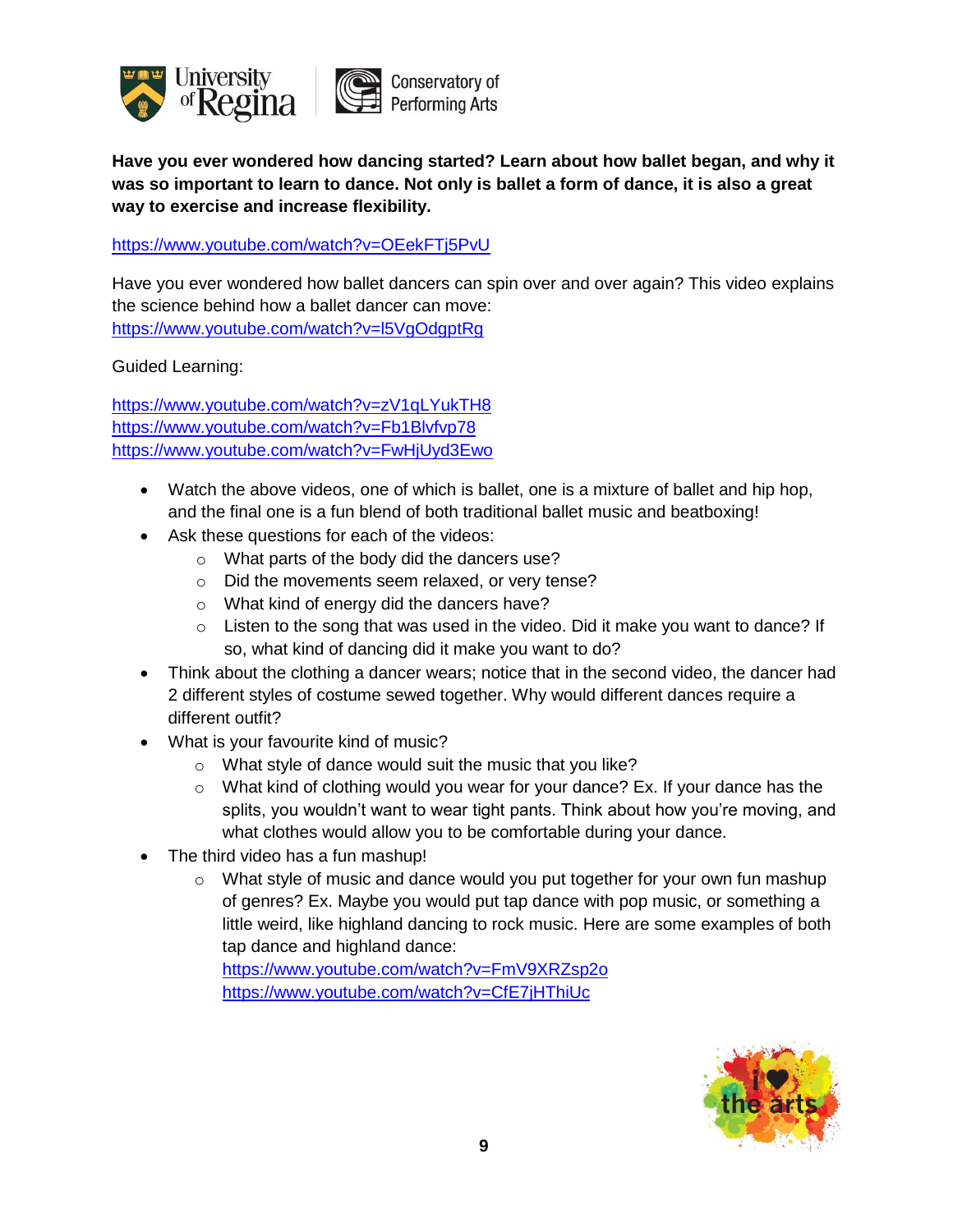

**Are you sick of being stuck inside? Get up and get moving with these fun movement exercises! Dancing is a great way to get exercise and burn off some of that pent up energy you may have.**

<http://www.houseoftheroses.org/blog/2017/2/9/movement-games>

Remember to stretch before you dance! [www.sasksport.sk.ca/cis/pdf/movement.pdf](http://www.sasksport.sk.ca/cis/pdf/movement.pdf)

- You have a lot of muscles all over your body, but you have to stretch each muscle differently.
- When you were stretching, what muscles were being stretched during the eggbeater stretch?
- What was your favourite stretch to do, and where did you feel the stretch?
- How many of the movement activities did you try? Which of these activities did you prefer?
- Pay attention to the way your body moved, and how you felt during the activities.
	- o Did you still feel different muscles stretch while you played the games?
	- o Which activity made you feel the most active?
	- $\circ$  How did you feel when you were doing your favourite activity? Ex. Excited, happy.
- If you and your child have access to video messaging applications, try some of these activities with a friend.
- Think about the way movement and emotions can go together.
	- $\circ$  Do you prefer to move slower or faster when you dance? Would you dance slowly if you were happy?
	- $\circ$  What dance makes you feel the best? How were you moving when you felt that way?

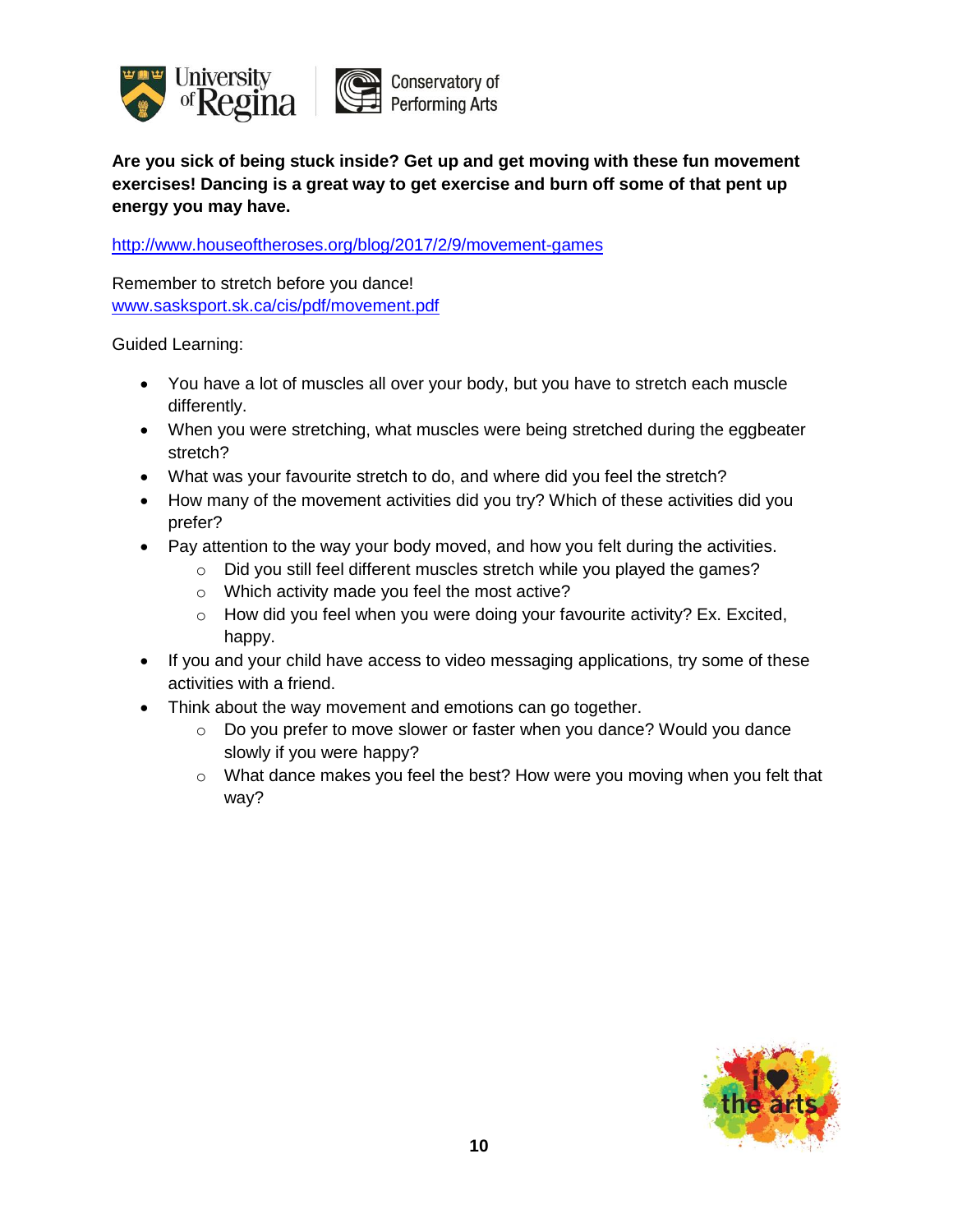

## **Dance is all about movement and fun! Sometimes, it is fun to add accessories to your dance. For Dance Wednesday, we will be making out own dance ribbons!**

This website shows how to make your own dance ribbons, as well as substitute supplies for if you do not have the supplies listed on hand: [https://earlylearningideas.com/easy-craft-dancing](https://earlylearningideas.com/easy-craft-dancing-ribbons/)[ribbons/](https://earlylearningideas.com/easy-craft-dancing-ribbons/)

- Once you have made your dance ribbons, check out this video: [https://www.youtube.com/watch?v=2c5u\\_\\_EMFQ4](https://www.youtube.com/watch?v=2c5u__EMFQ4) \*Disclaimer: make sure you have a lot of space! If you do not have a lot of space in your house, watch the video, and then try the moves outside.
- Different movements will make your ribbons move differently.
	- o Try moving gracefully, and then, try walking how you imagine a caveman would walk. Did your ribbons move differently when you walked like a caveman?
- Make a ribbon dance with your favourite song.
	- $\circ$  Pay attention to how your ribbons are moving; are they moving fast, or slow?
- Here's another video of a dance performed with ribbons: <https://www.youtube.com/watch?v=nCJZYskdoiw&t=191s>
	- $\circ$  What were the dancers doing with their bodies when the ribbons moved in circles?
	- o Try moving your ribbon like these dancers!

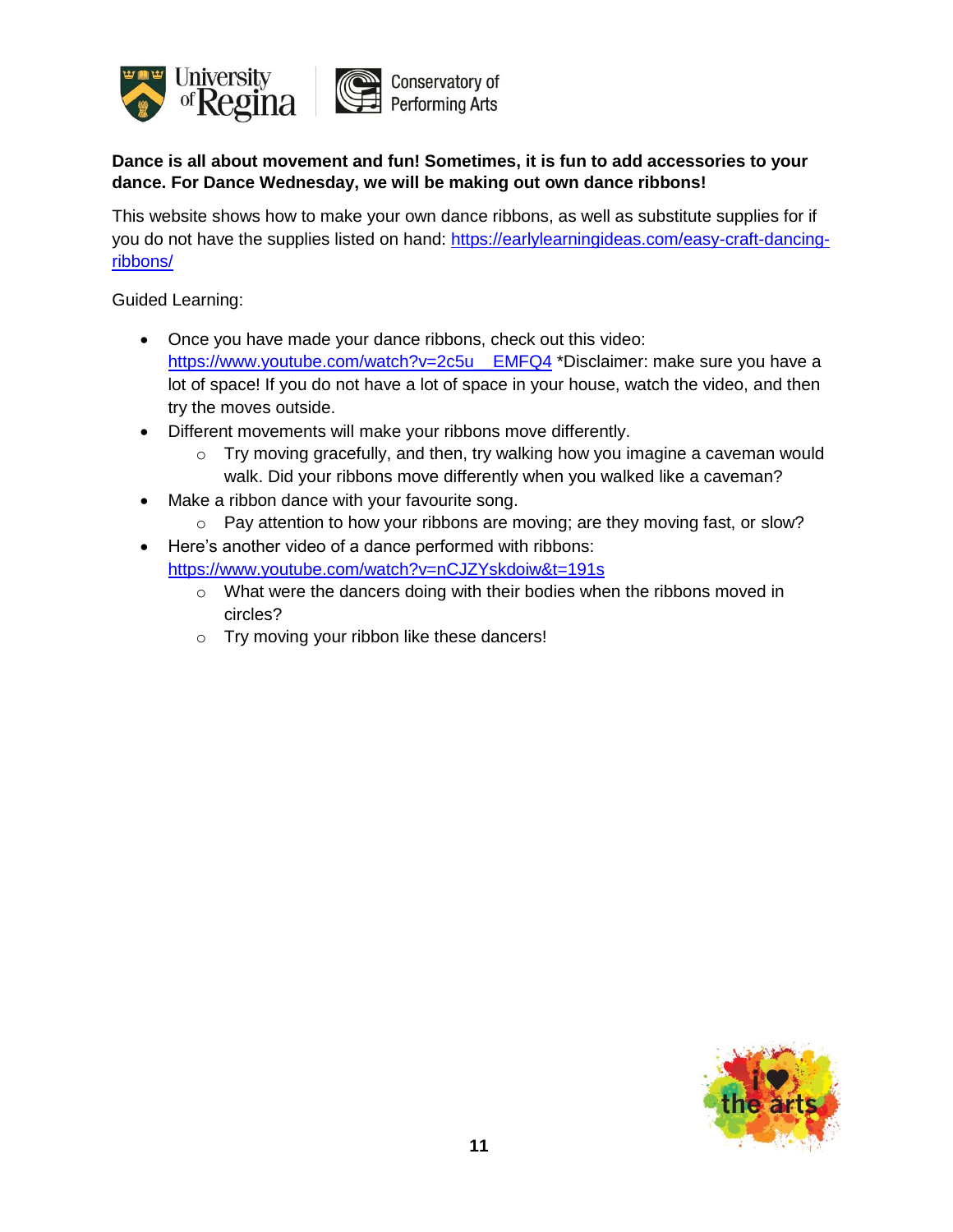

**This week, try out some Zumba moves! Zumba is perfect for anyone who does not know what style of dance they like. Zumba takes inspiration from many different styles of dance. The best part is: You get to listen to your favourite upbeat songs while you learn to dance, and get a great workout!**

What is Zumba? [https://www.mayoclinic.org/healthy-lifestyle/fitness/expert-answers/zumba/faq-](https://www.mayoclinic.org/healthy-lifestyle/fitness/expert-answers/zumba/faq-20057883)[20057883](https://www.mayoclinic.org/healthy-lifestyle/fitness/expert-answers/zumba/faq-20057883)

Try out any of these awesome Zumba routines: [https://family.gonoodle.com/channels/zumba](https://family.gonoodle.com/channels/zumba-kids)**[kids](https://family.gonoodle.com/channels/zumba-kids)** 

- How did you feel before, during, and after doing Zumba?
- What parts of your body did you use when you danced?
- The songs on GoNoodle had different titles. What about the title made you want to choose the routine you tried?
- Turn on the radio, or one of your favourite songs, and try doing some of the Zumba moves to that song. Do you think those moves worked better with the song that you chose, rather than the song on GoNoodle?
- Make your own Zumba routine! Maybe you know a dance move that you didn't see in one of the videos. Add that in to your routine to mix it up a bit!

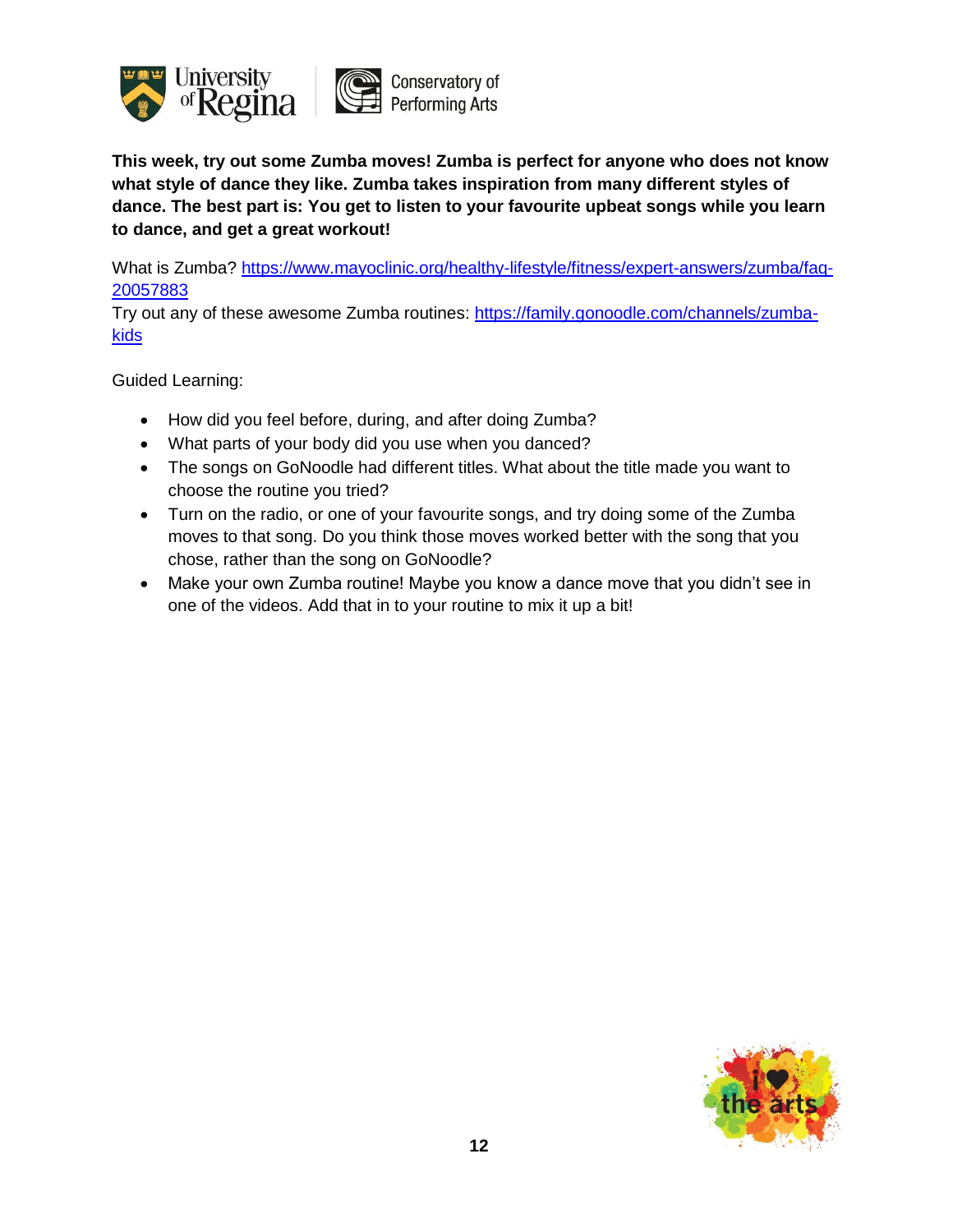

**Believe it or not, dancing can help you with your math class. Today's lesson will show you how to find the beat in your favourite dance song, and how to notice different elements of the song to add to your dance. This lesson may be better suited for ages 8+**

Watch the Video: <https://www.youtube.com/watch?v=N6t8hwKp71g&t=323s>

- Listen to a song that you like.
	- o Similar to the video, try to find the main beat of the song.
	- $\circ$  Once you have found your beat, use your head, hands, arms, legs, or feet to move up and down to the beat.
	- o Challenge yourself. Using different parts of your body, move one part of your body on the beat marked by a number, and another part of your body on the "and" beat. Were you able to do it?
	- $\circ$  Make up a simple dance using the number beats to the song that you chose. It can be as simple as rocking from side to side and clapping, or you can add in whatever step that you know.
	- $\circ$  This video discussed the bass drum, and hi-hat, the sounds that they make, and how they add to the main beat. Does the song you picked have either of these instruments? Learn about these two instruments by following this link: <https://beginnerdrums.uk/parts-of-a-drum-kit/>
	- $\circ$  Some songs may not use a drum kit to keep their beat, and that is okay! Does the song you picked use any parts of a drum to keep the beat going?
- After watching the video, how do you think this style of counting can help with math?
- This link includes beginner and advanced activities that show how to divide a beat, and how it relates to fractions: [http://mathengaged.org/resources/activities/music/rhythms](http://mathengaged.org/resources/activities/music/rhythms-fractions/)[fractions/](http://mathengaged.org/resources/activities/music/rhythms-fractions/)

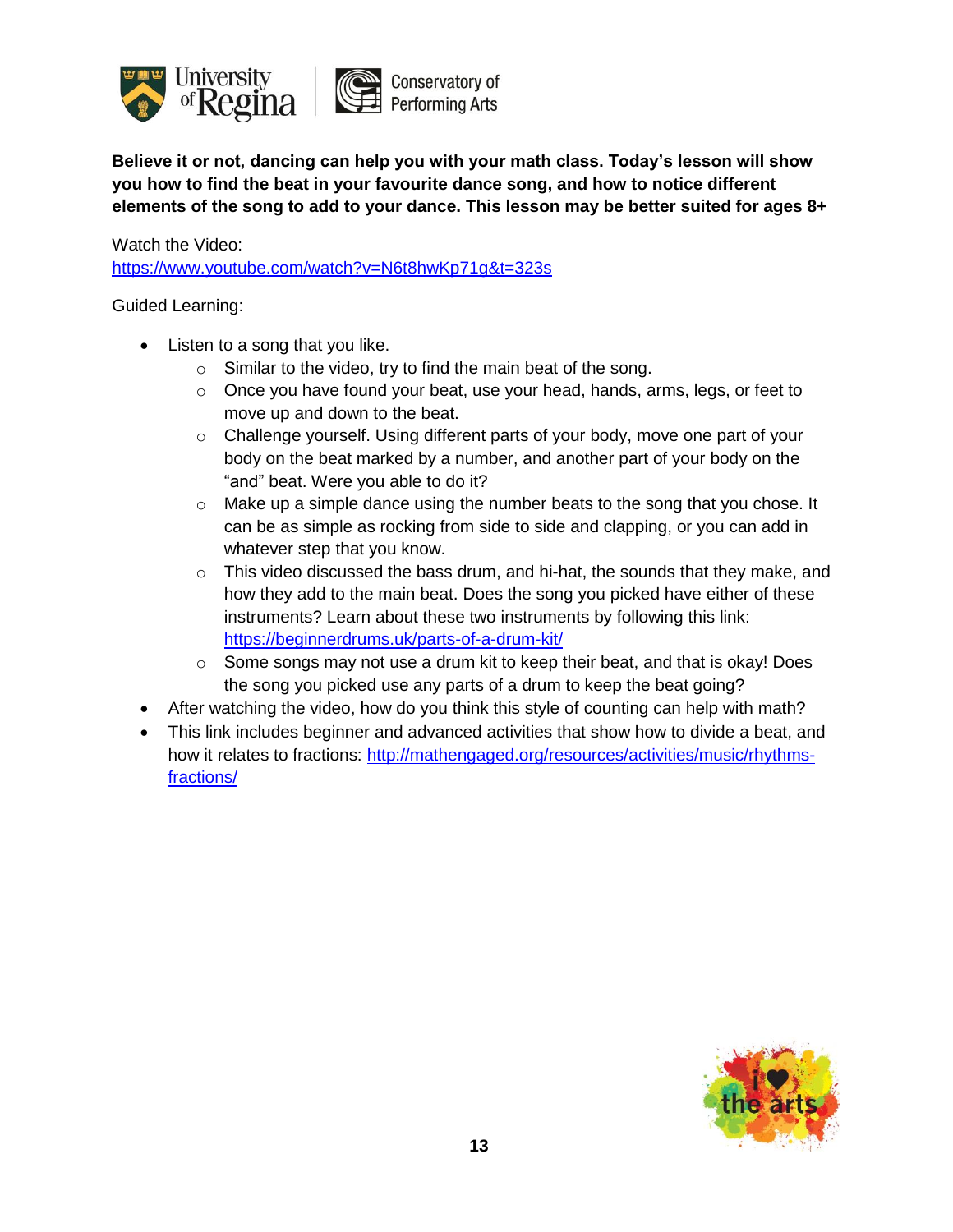

**Staying at home during times like this can make anyone a little jittery and ready to move. Movement and exercise is incredibly important to keep your brain and body healthy and active. During the day, don't forget to take some movement breaks.**

Watch the Video: <https://www.youtube.com/watch?v=SsKLihqkcd0>

Movement activity for younger audiences: <https://www.youtube.com/watch?v=388Q44ReOWE> Mindful movement for all ages: <https://www.youtube.com/watch?v=CGX2lU35Jqc&t=197s>

- Take a movement break from your schoolwork.
	- o How did you feel before your movement break?
	- o How did you feel during your movement break?
	- o How did you feel after your movement break?
	- o Return to your schoolwork. Do you feel differently about doing it than you did before your movement break?
- Movement can help with your mood.
	- o If you are feeling frustrated, find a quiet space, and take some deep breaths.
	- o Think to one of the movement videos that you watched, and some of the ways that the people moved. Try one of your favourite movement exercises.
	- o Pay attention to how your body feels during the movements.
	- $\circ$  Do certain parts of your body feel more tense when you are frustrated? Pay special attention to those parts when you are moving.
	- o Picture all of your frustration flowing out of your body as you move.
	- o Do you feel calm after taking your movement break? If not, try it again! Moving is a great way to relieve stress, and the only way to make it work is to keep practicing mindful movement.

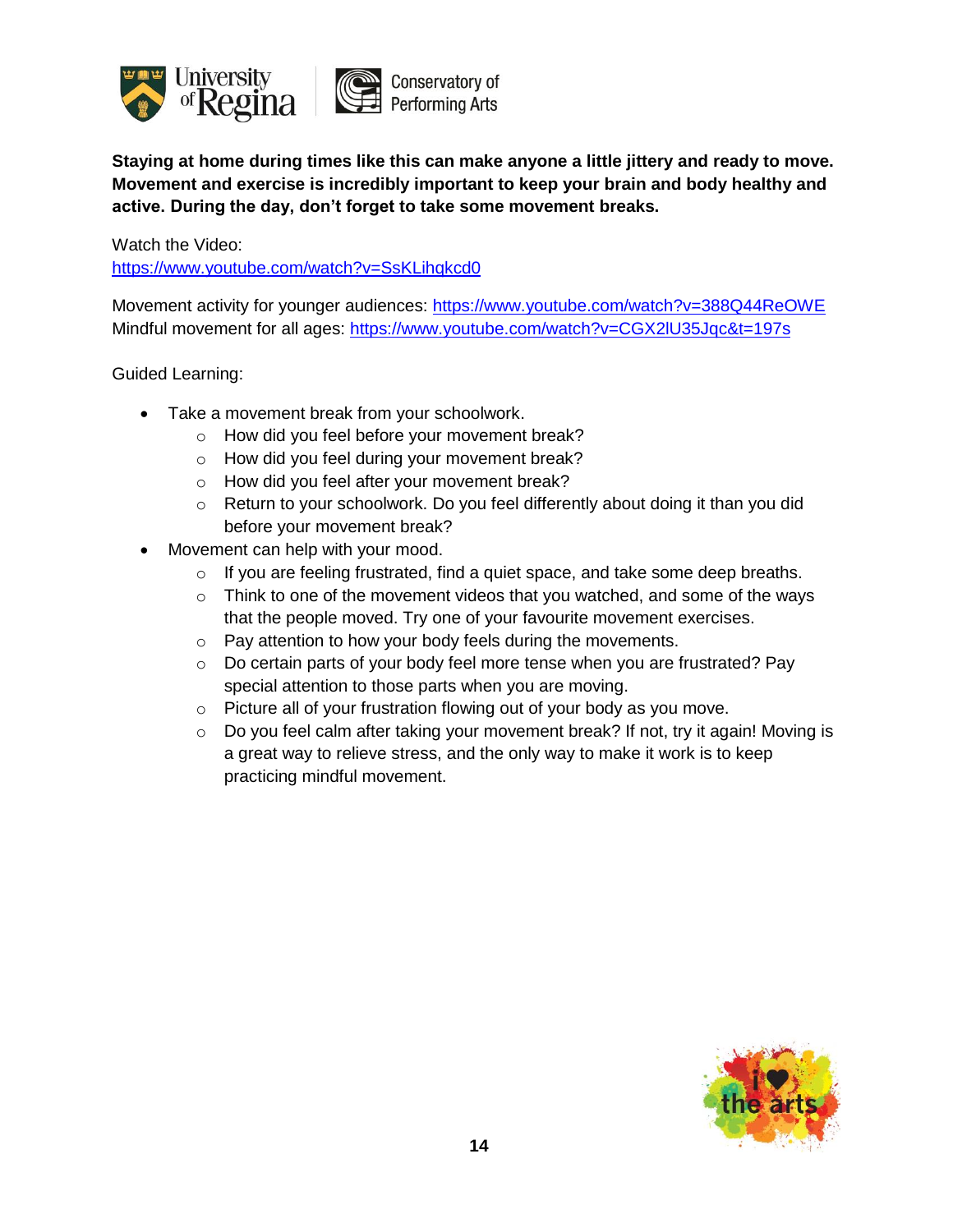

**Different styles of dance are unique to each culture in the world. Today, we will check out this video that shows how to perform some Grass Dance steps!**

Watch the Video:

[https://www.youtube.com/watch?v=zuZBx5cz0TA&list=PL6bNa81aVS4S3dl7Iii2QSK0BShDRU](https://www.youtube.com/watch?v=zuZBx5cz0TA&list=PL6bNa81aVS4S3dl7Iii2QSK0BShDRUS8P&index=6&t=0s) [S8P&index=6&t=0s](https://www.youtube.com/watch?v=zuZBx5cz0TA&list=PL6bNa81aVS4S3dl7Iii2QSK0BShDRUS8P&index=6&t=0s)

- Watch how the dancers move their feet.
	- o What did you notice about how they moved their feet? Were they stomping, or tapping their feet?
	- o Did you find that there were patterns in how they were moving? What pattern did you notice?
- Once the dancers have changed into their regalia (traditional dance outfits), ask your child these questions:
	- $\circ$  What were the differences between the men's regalia, and the woman's regalia?
	- $\circ$  The ribbons on the woman's regalia seemed to flow with the music. If you have anything similar, try to dance like they do in the video, but move your ribbon with the music. How did the ribbon move?

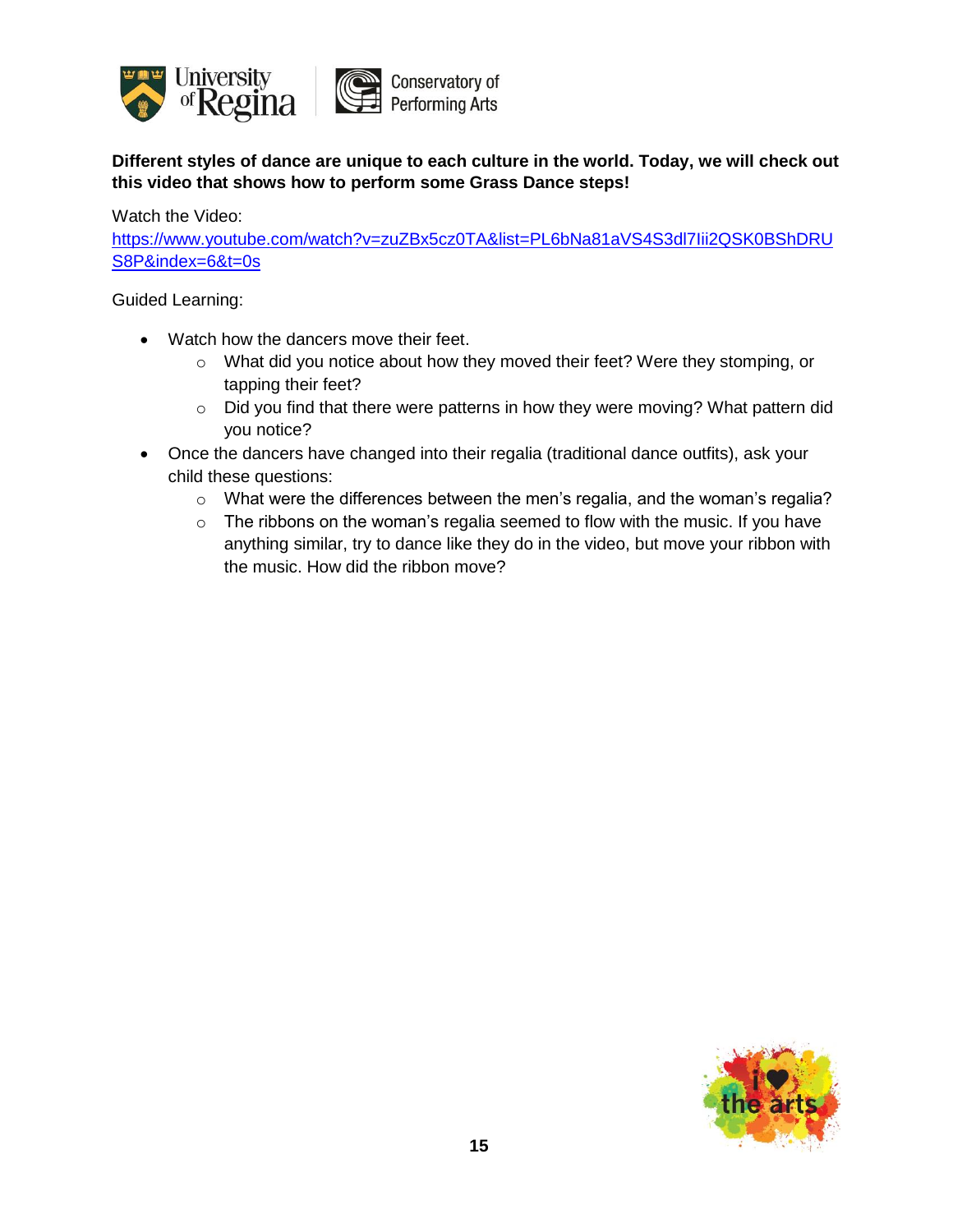

**You may have heard of a Pow Wow, or even been to a Pow Wow, but do you know why they are so important? Today's lesson will explain what a Pow wow is, and why everyone is welcome to this wonderful celebration.**

What is a Pow Wow? <https://www.youtube.com/watch?v=V0KImr-ewaE> History of Pow Wow's as told by the Canadian Encyclopedia: <https://www.thecanadianencyclopedia.ca/en/article/history-of-powwows> Competition Pow Wow:<https://www.youtube.com/watch?v=UY9TNEHGuUY&t=331s>

- After watching the "What is a Pow Wow" video, ask yourself these questions:
	- o Did you learn something new about Pow Wow's?
	- $\circ$  What is your favourite kind of dance performed at a Pow Wow? Why do you like that dance?
	- o If you have ever been to a Pow Wow before, did you recognize any of the dances being performed?
	- o What was your favourite regalia (dancers outfit)?
	- o With your new knowledge about Pow Wow's, would you like to go to more of them?
- After watching the Competition Pow Wow video, ask yourself these questions:
	- o Though these dancers were performing the same dance, they all had different steps. Why do you think that is?
	- $\circ$  You were able to see quite a few kinds of traditional dance! Did you notice any similarities in the dances? How about any differences?
	- o How did the music change for each dance performed?